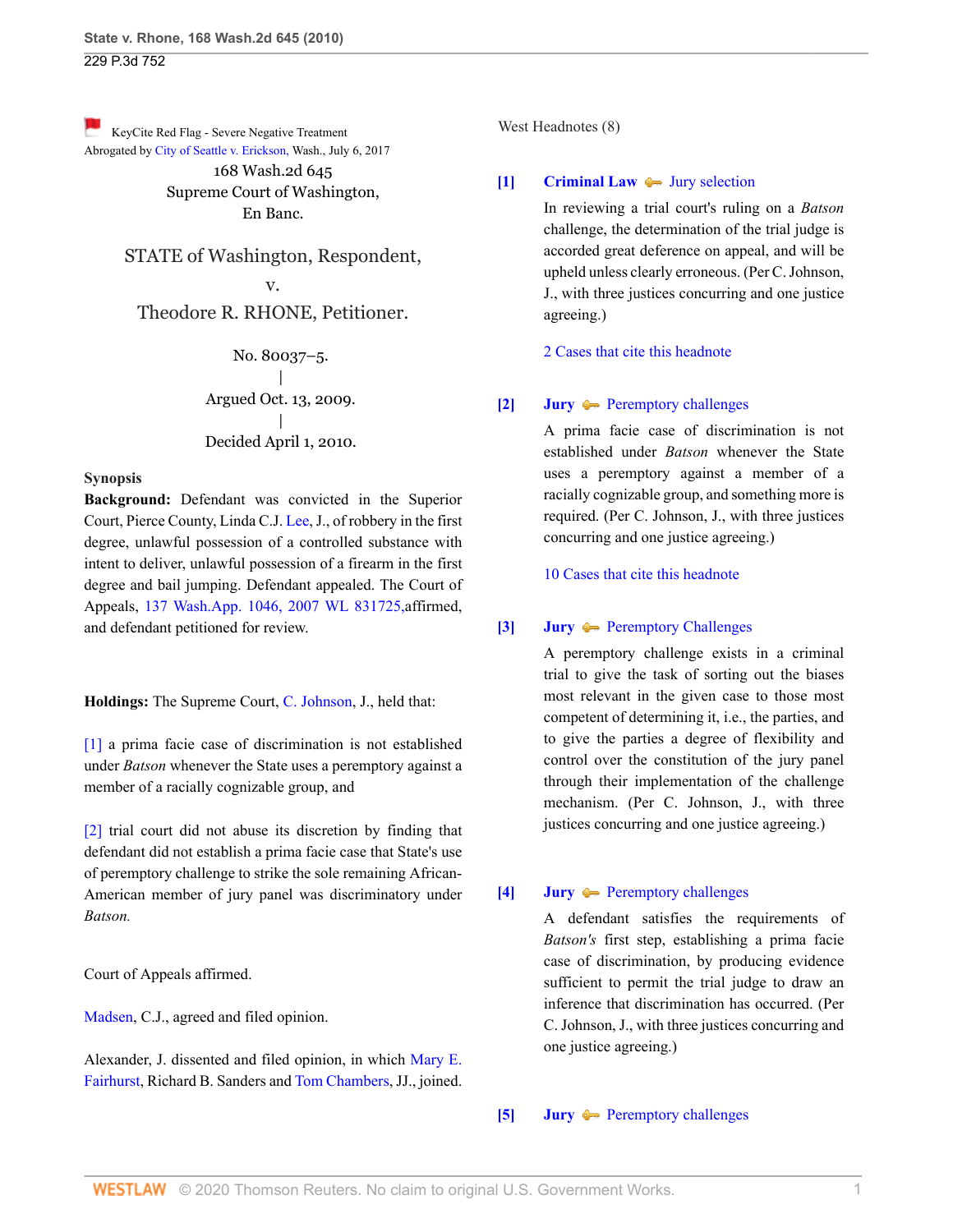Even when a defendant, when the State exercises a peremptory challenge, fails to raise any circumstances evincing an inference of discrimination before a trial court, the trial court pursuant to *Batson* must still consider whether such circumstances exist, i.e., "something more" than a peremptory challenge against a member of a racially cognizable group. (Per C. Johnson, J., with three justices concurring and one justice agreeing.)

[6 Cases that cite this headnote](http://www.westlaw.com/Link/RelatedInformation/DocHeadnoteLink?docGuid=Ib7ec9b9b3da111dfae65b23e804c3c12&headnoteId=202166456200520180702102153&originationContext=document&vr=3.0&rs=cblt1.0&transitionType=CitingReferences&contextData=(sc.UserEnteredCitation))

### <span id="page-1-1"></span>**[\[6\]](#page-4-2) [Jury](http://www.westlaw.com/Browse/Home/KeyNumber/230/View.html?docGuid=Ib7ec9b9b3da111dfae65b23e804c3c12&originationContext=document&vr=3.0&rs=cblt1.0&transitionType=DocumentItem&contextData=(sc.UserEnteredCitation)) A** [Peremptory challenges](http://www.westlaw.com/Browse/Home/KeyNumber/230k33(5.15)/View.html?docGuid=Ib7ec9b9b3da111dfae65b23e804c3c12&originationContext=document&vr=3.0&rs=cblt1.0&transitionType=DocumentItem&contextData=(sc.UserEnteredCitation))

Circumstances evincing an inference of discrimination under *Batson* when the State exercises a peremptory challenge against a member of a racially cognizable group include: (1) striking a group of otherwise heterogeneous venire members who have race as their only common characteristic; (2) exercising a disproportionate use of strikes against a group; (3) the level of a group's representation in the venire as compared to the jury; (4) the race of the defendant and the victim; (5) past discriminatory use of peremptory challenges by the prosecuting attorney; (6) the type and manner of the prosecuting attorney's questions during voir dire; (7) disparate impact of using all or most of the challenges to remove minorities from the jury; and (8) similarities between those individuals who remain on the jury and those who have been struck. (Per C. Johnson, J., with three justices concurring and one justice agreeing.)

[10 Cases that cite this headnote](http://www.westlaw.com/Link/RelatedInformation/DocHeadnoteLink?docGuid=Ib7ec9b9b3da111dfae65b23e804c3c12&headnoteId=202166456200620180702102153&originationContext=document&vr=3.0&rs=cblt1.0&transitionType=CitingReferences&contextData=(sc.UserEnteredCitation))

#### <span id="page-1-2"></span>**[\[7\]](#page-5-0) [Criminal Law](http://www.westlaw.com/Browse/Home/KeyNumber/110/View.html?docGuid=Ib7ec9b9b3da111dfae65b23e804c3c12&originationContext=document&vr=3.0&rs=cblt1.0&transitionType=DocumentItem&contextData=(sc.UserEnteredCitation))**  $\rightarrow$  [Jury selection](http://www.westlaw.com/Browse/Home/KeyNumber/110k1158.17/View.html?docGuid=Ib7ec9b9b3da111dfae65b23e804c3c12&originationContext=document&vr=3.0&rs=cblt1.0&transitionType=DocumentItem&contextData=(sc.UserEnteredCitation))

When reasonable minds may differ in finding an inference of discrimination when a defendant raises a *Batson* challenge, an appellate court may not conclude that a trial court's determination regarding that inference is clearly erroneous. (Per C. Johnson, J., with three justices concurring and one justice agreeing.)

### <span id="page-1-0"></span>**[\[8\]](#page-5-1) [Jury](http://www.westlaw.com/Browse/Home/KeyNumber/230/View.html?docGuid=Ib7ec9b9b3da111dfae65b23e804c3c12&originationContext=document&vr=3.0&rs=cblt1.0&transitionType=DocumentItem&contextData=(sc.UserEnteredCitation))**  $\rightarrow$  [Peremptory challenges](http://www.westlaw.com/Browse/Home/KeyNumber/230k33(5.15)/View.html?docGuid=Ib7ec9b9b3da111dfae65b23e804c3c12&originationContext=document&vr=3.0&rs=cblt1.0&transitionType=DocumentItem&contextData=(sc.UserEnteredCitation))

Trial court did not abuse its discretion by finding that defendant did not establish a prima facie case that State's use of peremptory challenge to strike the sole remaining African-American member of jury panel was discriminatory under *[Batson](http://www.westlaw.com/Link/Document/FullText?findType=Y&serNum=1986122459&originatingDoc=Ib7ec9b9b3da111dfae65b23e804c3c12&refType=RP&originationContext=document&vr=3.0&rs=cblt1.0&transitionType=DocumentItem&contextData=(sc.UserEnteredCitation))*, in trial of African-American defendant for robbery in the first-degree and other crimes, though defendant alleged on appeal that the stricken juror was similar to a non-African-American juror who served as an alternate, where the retained juror had served as a juror on two separate prior criminal cases, and African-American juror had no prior experience. (Per C. Johnson, J., with three justices concurring and one justice agreeing.)

[7 Cases that cite this headnote](http://www.westlaw.com/Link/RelatedInformation/DocHeadnoteLink?docGuid=Ib7ec9b9b3da111dfae65b23e804c3c12&headnoteId=202166456200820180702102153&originationContext=document&vr=3.0&rs=cblt1.0&transitionType=CitingReferences&contextData=(sc.UserEnteredCitation))

#### **Attorneys and Law Firms**

**\*\*753** [Rita Joan Griffith,](http://www.westlaw.com/Link/Document/FullText?findType=h&pubNum=176284&cite=0290585001&originatingDoc=Ib7ec9b9b3da111dfae65b23e804c3c12&refType=RQ&originationContext=document&vr=3.0&rs=cblt1.0&transitionType=DocumentItem&contextData=(sc.UserEnteredCitation)) Attorney at Law, Seattle, WA, for Petitioner.

[Karen Anne Watson](http://www.westlaw.com/Link/Document/FullText?findType=h&pubNum=176284&cite=0262324401&originatingDoc=Ib7ec9b9b3da111dfae65b23e804c3c12&refType=RQ&originationContext=document&vr=3.0&rs=cblt1.0&transitionType=DocumentItem&contextData=(sc.UserEnteredCitation)), Pierce County Prosecutor's Office, Tacoma, WA, for Respondent.

[Charles Christian Sipos,](http://www.westlaw.com/Link/Document/FullText?findType=h&pubNum=176284&cite=0306287501&originatingDoc=Ib7ec9b9b3da111dfae65b23e804c3c12&refType=RQ&originationContext=document&vr=3.0&rs=cblt1.0&transitionType=DocumentItem&contextData=(sc.UserEnteredCitation)) [Lisa Marshall Manheim,](http://www.westlaw.com/Link/Document/FullText?findType=h&pubNum=176284&cite=0391515401&originatingDoc=Ib7ec9b9b3da111dfae65b23e804c3c12&refType=RQ&originationContext=document&vr=3.0&rs=cblt1.0&transitionType=DocumentItem&contextData=(sc.UserEnteredCitation)) Perkins Coie L.L.P., [Sarah A. Dunne](http://www.westlaw.com/Link/Document/FullText?findType=h&pubNum=176284&cite=0344684301&originatingDoc=Ib7ec9b9b3da111dfae65b23e804c3c12&refType=RQ&originationContext=document&vr=3.0&rs=cblt1.0&transitionType=DocumentItem&contextData=(sc.UserEnteredCitation)), [Nancy Lynn Talner,](http://www.westlaw.com/Link/Document/FullText?findType=h&pubNum=176284&cite=0278120001&originatingDoc=Ib7ec9b9b3da111dfae65b23e804c3c12&refType=RQ&originationContext=document&vr=3.0&rs=cblt1.0&transitionType=DocumentItem&contextData=(sc.UserEnteredCitation)) ACLU, Seattle, WA, for amicus curiae American Civil Liberties Union.

#### **Opinion**

#### [C. JOHNSON](http://www.westlaw.com/Link/Document/FullText?findType=h&pubNum=176284&cite=0234533401&originatingDoc=Ib7ec9b9b3da111dfae65b23e804c3c12&refType=RQ&originationContext=document&vr=3.0&rs=cblt1.0&transitionType=DocumentItem&contextData=(sc.UserEnteredCitation)), J.

**\*648** ¶ 1 This case involves the question of whether a prosecutor's peremptory challenge of the only African– American venire member in a trial of an African–American defendant amounts to a prima facie case of discrimination in violation of *Batson v. Kentucky,* [476 U.S. 79, 106 S.Ct.](http://www.westlaw.com/Link/Document/FullText?findType=Y&serNum=1986122459&pubNum=0000708&originatingDoc=Ib7ec9b9b3da111dfae65b23e804c3c12&refType=RP&originationContext=document&vr=3.0&rs=cblt1.0&transitionType=DocumentItem&contextData=(sc.UserEnteredCitation)) [1712, 90 L.Ed.2d 69 \(1986\)](http://www.westlaw.com/Link/Document/FullText?findType=Y&serNum=1986122459&pubNum=0000708&originatingDoc=Ib7ec9b9b3da111dfae65b23e804c3c12&refType=RP&originationContext=document&vr=3.0&rs=cblt1.0&transitionType=DocumentItem&contextData=(sc.UserEnteredCitation)). The trial court concluded that defendant Theodore Rhone failed to establish a prima facie case of discrimination under *Batson,* did not require the prosecutor to provide a race-neutral explanation for his challenge, and denied Rhone's challenge. Rhone's conviction was affirmed by the Court of Appeals. We affirm.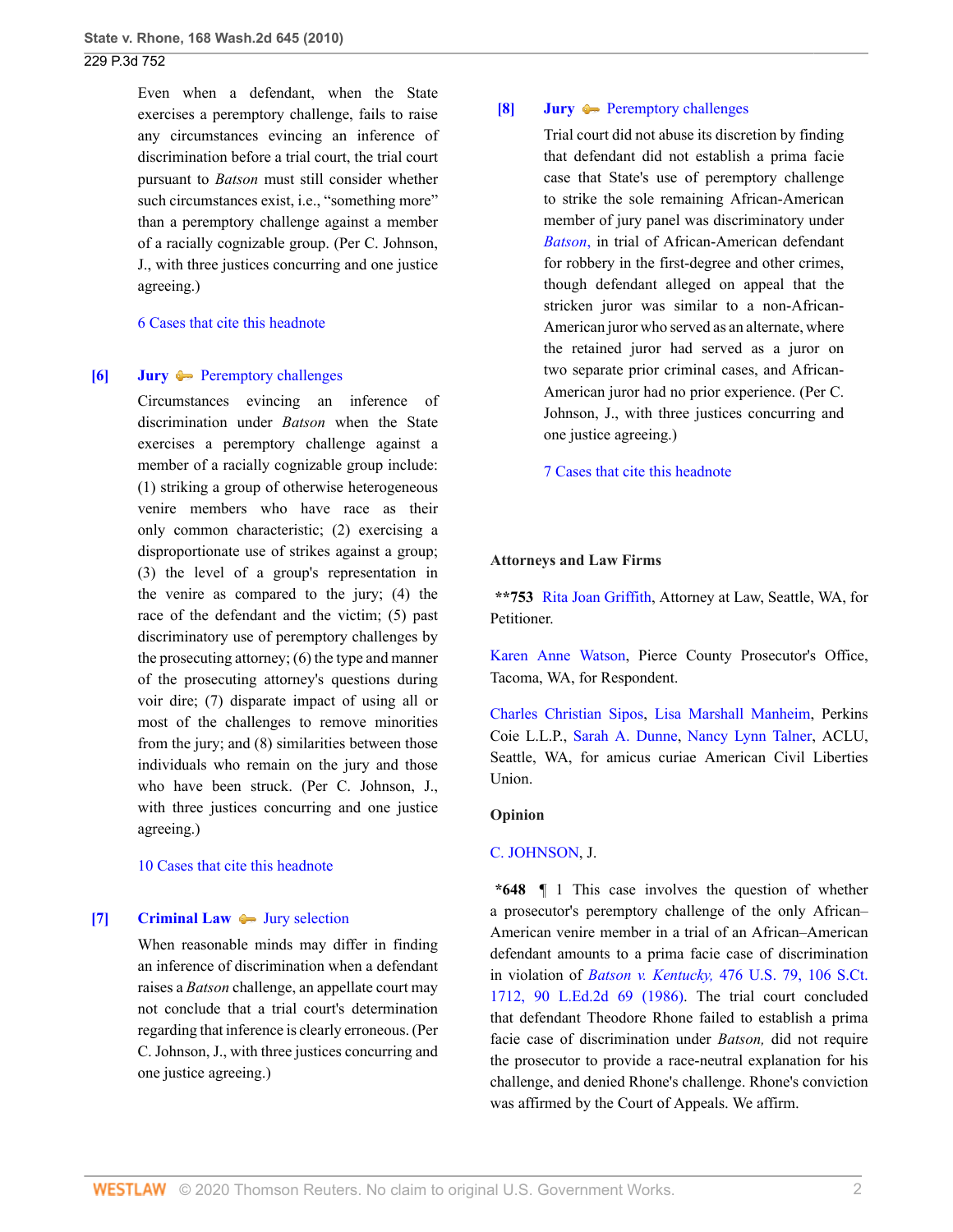## Facts and Procedural History

¶ 2 Rhone, an African–American, was charged with robbery in the first degree, unlawful possession of a controlled substance with intent to deliver, unlawful possession of a firearm in the first degree, and bail jumping. There were two African–Americans in the 41–member venire pool, one of whom was challenged for cause per agreement by the parties. The other, juror 19, was removed by one of the prosecutor's peremptory challenges. Neither Rhone nor his counsel objected when juror 19 was removed.

¶ 3 After the jury was sworn in, but prior to trial, defense counsel informed the trial court that Rhone wished to make a statement. Rhone stated the following:

**\*649** I don't mean to be facetious or disrespectful or a burden to the Court. However, I do want a jury of my peers. And I notice that [the prosecutor] took away the black, African–American, man off the jury.

Also, if I can't have—I would like to have someone that represents my culture as well as your culture. To have this the way it is to me seems unfair to me. It's not a jury of my peers. I'm—I mean, I am an African–American black male, 48 years old. I would like someone of culture, of color, that has—perhaps may have had to deal with improperties [sic] and so forth, to understand what's going on and what could be happening in this trial.

**\*\*754** Verbatim Report of Proceedings (VRP) (Apr. 28, 2005) at 439. Defense counsel informed the court that Rhone was requesting a new jury pool.<sup>[1](#page-8-0)</sup> The trial court understood Rhone's statement to be a *Batson* challenge. The prosecutor offered to respond to Rhone's *Batson* challenge, but the trial court declined the offer, stating that "the Court is prepared to rule on the issue." 7 VRP (Apr. 28, 2005) at 450–51.

¶ 4 In making its ruling, the court twice mentioned that a defendant is entitled to protection from systematic exclusion of jurors based on race:

The only right the criminal defendant has is that the selection process which produced the jury did not offer it to *systematically exclude* distinctive groups in the community ... [T]his right is subject to the commands of the Equal Protection clause of the 14th Amendment which prohibits *systematic exclusion* of otherwise qualified jurors based solely on race.

7 VRP (Apr. 28, 2005) at 451 (emphasis added). The court then treated Rhone's comments as a *Batson* objection and applied the factors relevant to prove a prima facie case **\*650** of discrimination under the first part of the analysis. The court stated:

Here the defendant has not provided this Court with any evidence of circumstances raising an inference of discrimination by the prosecution. The defendant merely makes a bare assertion that there are no African–Americans on this jury.... The mere fact that [sic] State exercised its preemptory [sic] on that African–American, without more, is insufficient to establish a prima facie case of discrimination. Defense's request is denied.

7 VRP (Apr. 28, 2005) at 452–53.

¶ 5 The jury found Rhone guilty of all charges. Rhone timely appealed. The Court of Appeals affirmed the trial court in an unpublished opinion, holding, in part, that "numbers alone" were insufficient to establish a prima facie case of discrimination under *Batson* and that Rhone failed to provide other evidence indicating a discriminatory purpose. *[State v.](http://www.westlaw.com/Link/Document/FullText?findType=Y&serNum=2011726785&pubNum=999&originatingDoc=Ib7ec9b9b3da111dfae65b23e804c3c12&refType=RP&originationContext=document&vr=3.0&rs=cblt1.0&transitionType=DocumentItem&contextData=(sc.UserEnteredCitation)) Rhone,* [noted at 137 Wash.App. 1046, 2007 WL 831725,](http://www.westlaw.com/Link/Document/FullText?findType=Y&serNum=2011726785&pubNum=999&originatingDoc=Ib7ec9b9b3da111dfae65b23e804c3c12&refType=RP&originationContext=document&vr=3.0&rs=cblt1.0&transitionType=DocumentItem&contextData=(sc.UserEnteredCitation)) [at \\*7, 2007 Wash. App. LEXIS 489, at \\*16.](http://www.westlaw.com/Link/Document/FullText?findType=Y&serNum=2011726785&pubNum=999&originatingDoc=Ib7ec9b9b3da111dfae65b23e804c3c12&refType=RP&originationContext=document&vr=3.0&rs=cblt1.0&transitionType=DocumentItem&contextData=(sc.UserEnteredCitation)) The Court of Appeals also noted that the trial court was in the best position to evaluate the prosecutor's demeanor, and in this case the trial court was not suspicious that the State had acted with a discriminatory purpose.

## Issue

<span id="page-2-0"></span>¶ 6 Did the trial court err by ruling that the prosecutor's removal of the only African–American venire member did not establish a prima facie case of discrimination in violation of *[Batson](http://www.westlaw.com/Link/Document/FullText?findType=Y&serNum=1986122459&originatingDoc=Ib7ec9b9b3da111dfae65b23e804c3c12&refType=RP&originationContext=document&vr=3.0&rs=cblt1.0&transitionType=DocumentItem&contextData=(sc.UserEnteredCitation))* ?

## Analysis

¶ 7 In *Batson,* the United States Supreme Court recognized that, although a defendant has no right to a " 'jury composed in whole or in part of persons of his own race,' " the equal protection clause requires defendants to be "tried by a jury whose members are selected pursuant to **\*651** nondiscriminatory criteria." *Batson,* [476 U.S. at 85–86, 106](http://www.westlaw.com/Link/Document/FullText?findType=Y&serNum=1986122459&pubNum=708&originatingDoc=Ib7ec9b9b3da111dfae65b23e804c3c12&refType=RP&originationContext=document&vr=3.0&rs=cblt1.0&transitionType=DocumentItem&contextData=(sc.UserEnteredCitation)) [S.Ct. 1712,](http://www.westlaw.com/Link/Document/FullText?findType=Y&serNum=1986122459&pubNum=708&originatingDoc=Ib7ec9b9b3da111dfae65b23e804c3c12&refType=RP&originationContext=document&vr=3.0&rs=cblt1.0&transitionType=DocumentItem&contextData=(sc.UserEnteredCitation)) (quoting *[Strauder v. West Virginia,](http://www.westlaw.com/Link/Document/FullText?findType=Y&serNum=1800132385&pubNum=780&originatingDoc=Ib7ec9b9b3da111dfae65b23e804c3c12&refType=RP&originationContext=document&vr=3.0&rs=cblt1.0&transitionType=DocumentItem&contextData=(sc.UserEnteredCitation))* 100 U.S. (10 [Otto\) 303, 25 L.Ed. 664 \(1879\)](http://www.westlaw.com/Link/Document/FullText?findType=Y&serNum=1800132385&pubNum=780&originatingDoc=Ib7ec9b9b3da111dfae65b23e804c3c12&refType=RP&originationContext=document&vr=3.0&rs=cblt1.0&transitionType=DocumentItem&contextData=(sc.UserEnteredCitation))). *Batson* established a threepart analysis to determine whether a venire member was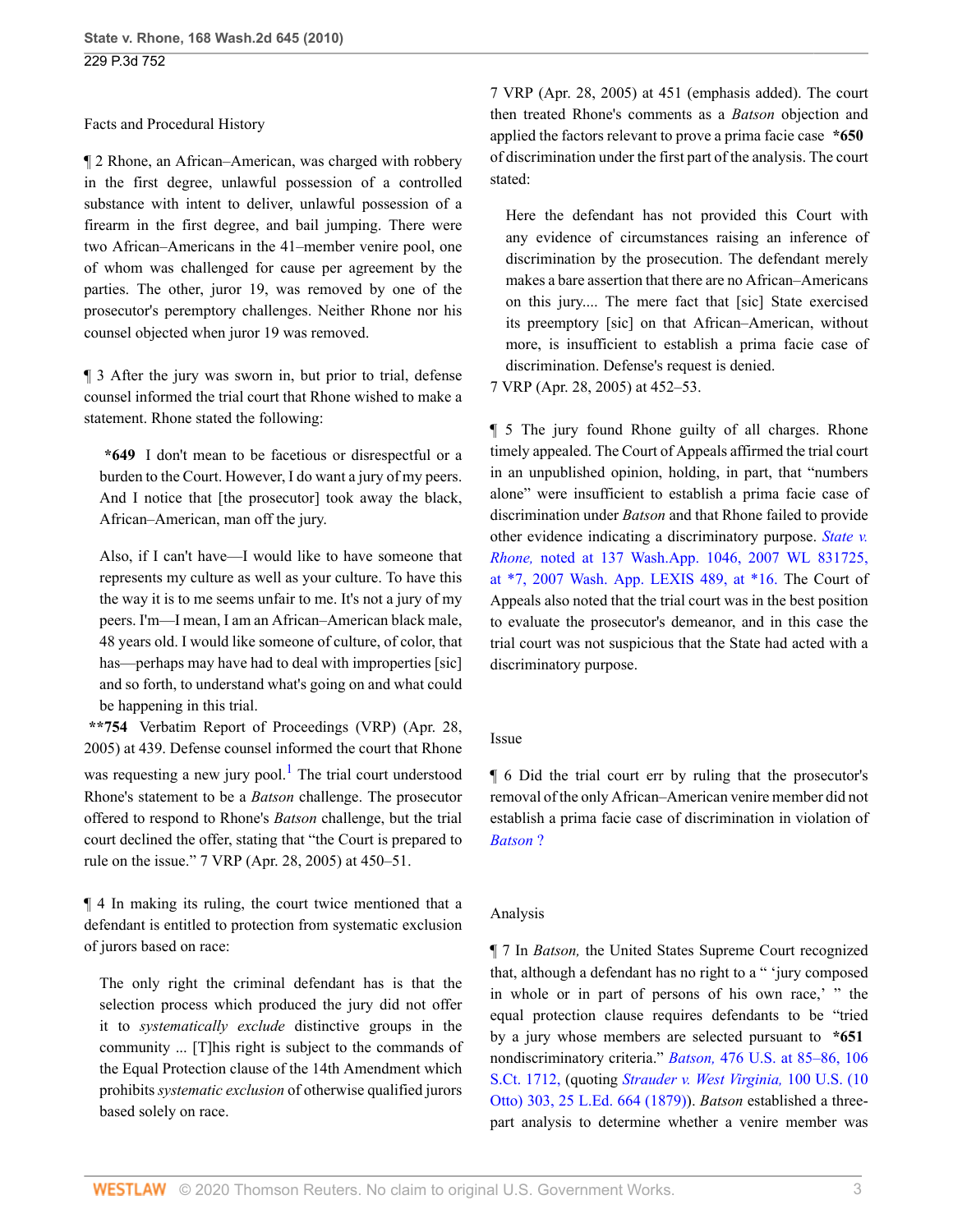peremptorily challenged pursuant to discriminatory criteria.<sup>[2](#page-8-1)</sup> A defendant challenging **\*\*755** a prosecutor's peremptory challenge of a venire member must first establish a prima facie case of purposeful discrimination. To establish this prima facie case, the court held that the defendant must provide evidence of any relevant circumstances that "raise an inference" that a peremptory challenge was used to exclude a venire member from the jury on account of the venire member's race. *Batson,* [476 U.S. at 96, 106 S.Ct. 1712.](http://www.westlaw.com/Link/Document/FullText?findType=Y&serNum=1986122459&pubNum=708&originatingDoc=Ib7ec9b9b3da111dfae65b23e804c3c12&refType=RP&originationContext=document&vr=3.0&rs=cblt1.0&transitionType=DocumentItem&contextData=(sc.UserEnteredCitation)) Second, if a prima facie case is established, the burden shifts to the prosecutor to come forward with a race-neutral explanation for challenging the venire member. Finally, the trial court determines whether the defendant has established purposeful discrimination.<sup>[3](#page-8-2)</sup>

<span id="page-3-4"></span><span id="page-3-0"></span>**[\[1\]](#page-0-1)** ¶ 8 "In reviewing a trial court's ruling on a *Batson* challenge, '[t]he determination of the trial judge is accorded great deference on appeal, and will be upheld unless clearly erroneous.' " *State v. Hicks,* [163 Wash.2d 477, 486, 181 P.3d](http://www.westlaw.com/Link/Document/FullText?findType=Y&serNum=2015870376&pubNum=0004645&originatingDoc=Ib7ec9b9b3da111dfae65b23e804c3c12&refType=RP&originationContext=document&vr=3.0&rs=cblt1.0&transitionType=DocumentItem&contextData=(sc.UserEnteredCitation)) [831 \(2008\)](http://www.westlaw.com/Link/Document/FullText?findType=Y&serNum=2015870376&pubNum=0004645&originatingDoc=Ib7ec9b9b3da111dfae65b23e804c3c12&refType=RP&originationContext=document&vr=3.0&rs=cblt1.0&transitionType=DocumentItem&contextData=(sc.UserEnteredCitation)) (internal quotation marks omitted) (quoting *[State](http://www.westlaw.com/Link/Document/FullText?findType=Y&serNum=1995204104&pubNum=0000661&originatingDoc=Ib7ec9b9b3da111dfae65b23e804c3c12&refType=RP&originationContext=document&vr=3.0&rs=cblt1.0&transitionType=DocumentItem&contextData=(sc.UserEnteredCitation)) v. Luvene,* [127 Wash.2d 690, 903 P.2d 960 \(1995\)](http://www.westlaw.com/Link/Document/FullText?findType=Y&serNum=1995204104&pubNum=0000661&originatingDoc=Ib7ec9b9b3da111dfae65b23e804c3c12&refType=RP&originationContext=document&vr=3.0&rs=cblt1.0&transitionType=DocumentItem&contextData=(sc.UserEnteredCitation))).

<span id="page-3-5"></span>**\*652** ¶ 9 Rhone argues that the trial court's reference to a "systematic exclusion of jurors" was an error warranting automatic reversal.<sup>[4](#page-8-3)</sup> The State argues that the trial court corrected the error when the court applied *Batson's* "inference of discriminatory purpose" standard and correctly ruled that Rhone failed to establish a prima facie case of discrimination.<sup>[5](#page-8-4)</sup> Because the trial court applied the correct standard under *Batson,* its prior reference to an incorrect standard does not establish error.

<span id="page-3-6"></span>¶ 10 Rhone urges this court to adopt a bright-line rule that a prima facie case of discrimination is always established whenever a prosecutor peremptorily challenges a venire member who is a member of a racially cognizable group. Alternatively, Rhone argues that under the facts of this case, the trial court's determination that Rhone had failed to establish a prima facie case of discrimination was clearly erroneous. The State argues that Washington case law does not support a bright-line rule and that the trial court acted within its discretion.

¶ 11 Amicus Brief of the American Civil Liberties Union (ACLU) supports Rhone in urging this court to adopt a bright-line rule. ACLU argues that such a rule would not impose any undue additional burden on the State, but would instead (1) ensure an adequate record for appellate review,

<span id="page-3-3"></span>(2) account for the realities of the demographic composition of Washington venires, and (3) effectuate the Washington Constitution's elevated protection of the right to a fair jury trial.

**\*653** ¶ 12 We recently reaffirmed the rule that "a trial court is 'not *required* to find a prima facie case [of discriminatory purpose] based on the dismissal of the only venire person from a constitutionally cognizable group, but they *may,* in their discretion, recognize a prima facie case in such instances.' " *State v. Thomas,* [166 Wash.2d 380, 397, 208](http://www.westlaw.com/Link/Document/FullText?findType=Y&serNum=2019092715&pubNum=0004645&originatingDoc=Ib7ec9b9b3da111dfae65b23e804c3c12&refType=RP&originationContext=document&vr=3.0&rs=cblt1.0&transitionType=DocumentItem&contextData=(sc.UserEnteredCitation)) [P.3d 1107 \(2009\)](http://www.westlaw.com/Link/Document/FullText?findType=Y&serNum=2019092715&pubNum=0004645&originatingDoc=Ib7ec9b9b3da111dfae65b23e804c3c12&refType=RP&originationContext=document&vr=3.0&rs=cblt1.0&transitionType=DocumentItem&contextData=(sc.UserEnteredCitation)) (alteration in original) (quoting *[Hicks,](http://www.westlaw.com/Link/Document/FullText?findType=Y&serNum=2015870376&pubNum=4645&originatingDoc=Ib7ec9b9b3da111dfae65b23e804c3c12&refType=RP&originationContext=document&vr=3.0&rs=cblt1.0&transitionType=DocumentItem&contextData=(sc.UserEnteredCitation))* [163 Wash.2d at 490, 181 P.3d 831\).](http://www.westlaw.com/Link/Document/FullText?findType=Y&serNum=2015870376&pubNum=4645&originatingDoc=Ib7ec9b9b3da111dfae65b23e804c3c12&refType=RP&originationContext=document&vr=3.0&rs=cblt1.0&transitionType=DocumentItem&contextData=(sc.UserEnteredCitation)) *Hicks* involved the issue of whether a trial court erred by denying the *Batson* challenge made by Phillip Hicks and Rashad Babbs, both African–Americans, to the exclusion of the only African– American venire member. There, defense counsel argued that, because the prosecutor had not asked the African– American venire member any questions during voir dire, race must have been the reason for removing her. The trial court ruled: **\*\*756** " '[O]ut of an abundance of caution, I find a prima facie case [of discrimination].' " *[Hicks,](http://www.westlaw.com/Link/Document/FullText?findType=Y&serNum=2015870376&pubNum=0004645&originatingDoc=Ib7ec9b9b3da111dfae65b23e804c3c12&refType=RP&originationContext=document&vr=3.0&rs=cblt1.0&transitionType=DocumentItem&contextData=(sc.UserEnteredCitation))* 163 [Wash.2d at 484, 181 P.3d 831](http://www.westlaw.com/Link/Document/FullText?findType=Y&serNum=2015870376&pubNum=0004645&originatingDoc=Ib7ec9b9b3da111dfae65b23e804c3c12&refType=RP&originationContext=document&vr=3.0&rs=cblt1.0&transitionType=DocumentItem&contextData=(sc.UserEnteredCitation)) (alterations in original) (quoting court proceedings). On review, we held that the trial court's determination that the defendants *had* established a prima facie of discrimination was not clearly erroneous due to the presence of circumstances evincing "something more" than a peremptory challenge of a member of a racially cognizable group, i.e., the questions the prosecutor asked of the African– American venire member and of other venire members. In the case at hand, we consider the other side of the coin, i.e., where the trial court determined that the defendant *had not* established a prima facie case of discrimination. However, the same "clearly erroneous" standard applies under these circumstances.

<span id="page-3-2"></span><span id="page-3-1"></span>**[\[2\]](#page-0-0) [\[3](#page-0-2)]** ¶ 13 In this case, we conclude that a brightline rule superseding a trial court's discretion in determining whether a defendant has established a prima facie case of discrimination is inconsistent with *Batson. Batson* provided for a *three*-part analysis, the first part directing the trial court to determine whether "something more" exists than a peremptory challenge of a member of a racially cognizable group. Adopting a bright-line rule would negate this first part of the analysis and require a prosecutor to provide an **\*654** explanation every time a member of a racially cognizable group is peremptorily challenged. Such a rule is beyond the intended scope of *Batson,* transforming a shield against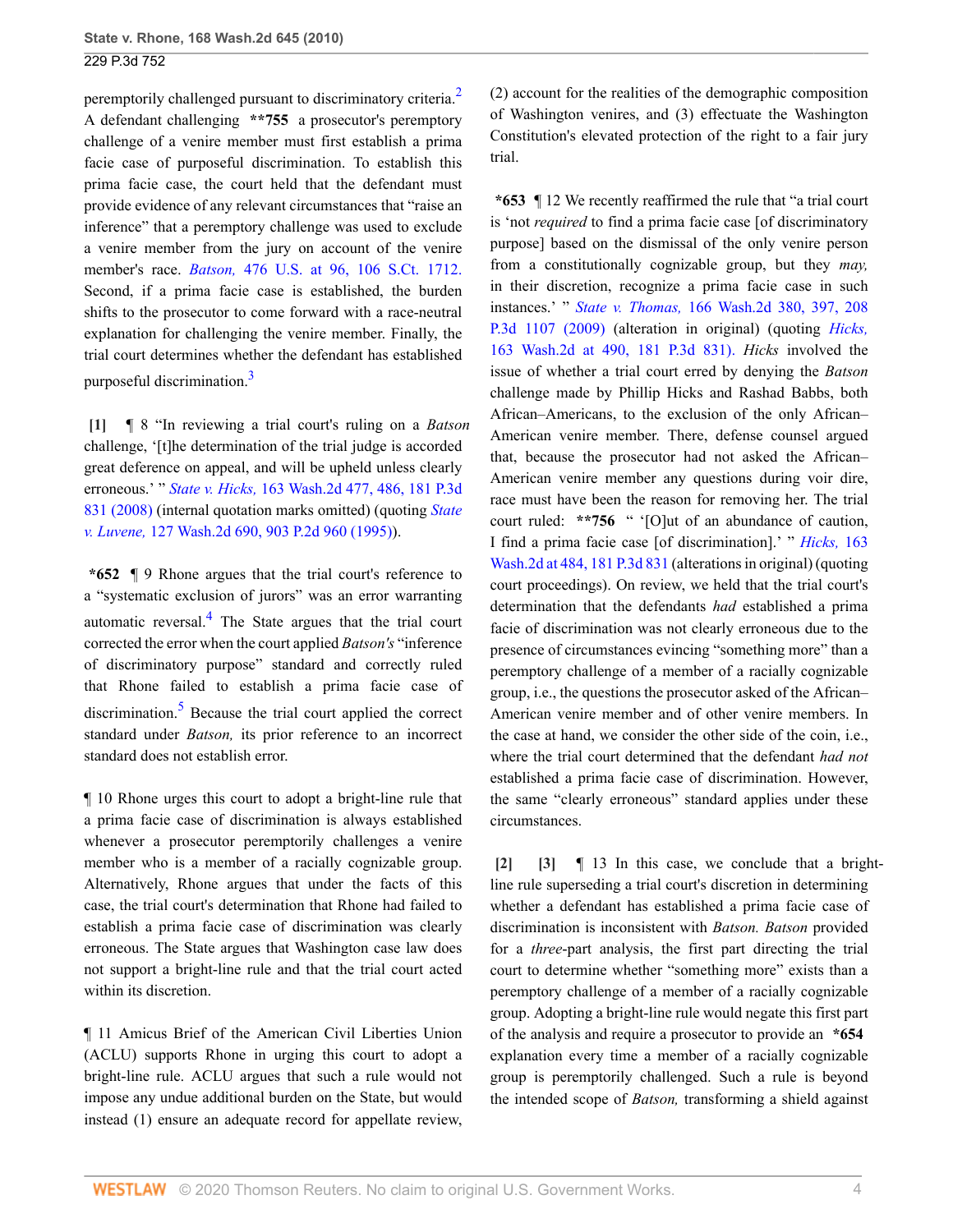discrimination into a sword cutting against the purpose of a peremptory challenge:

The peremptory challenge ... exists to give the task of sorting out the biases most relevant in the given case to those most competent of determining it, i.e., the parties, and to give the parties a degree of flexibility and control over the constitution of the jury panel through their implementation of the challenge mechanism.

Peter J. Richards, *[The Discreet Charm of the Mixed Jury:](http://www.westlaw.com/Link/Document/FullText?findType=Y&serNum=0294317234&pubNum=0107349&originatingDoc=Ib7ec9b9b3da111dfae65b23e804c3c12&refType=LR&fi=co_pp_sp_107349_459&originationContext=document&vr=3.0&rs=cblt1.0&transitionType=DocumentItem&contextData=(sc.UserEnteredCitation)#co_pp_sp_107349_459) [The Epistemology of Jury Selection and the Perils of Post–](http://www.westlaw.com/Link/Document/FullText?findType=Y&serNum=0294317234&pubNum=0107349&originatingDoc=Ib7ec9b9b3da111dfae65b23e804c3c12&refType=LR&fi=co_pp_sp_107349_459&originationContext=document&vr=3.0&rs=cblt1.0&transitionType=DocumentItem&contextData=(sc.UserEnteredCitation)#co_pp_sp_107349_459) Modernism,* [26 Seattle U.L.Rev. 445, 459 \(2003\)](http://www.westlaw.com/Link/Document/FullText?findType=Y&serNum=0294317234&pubNum=0107349&originatingDoc=Ib7ec9b9b3da111dfae65b23e804c3c12&refType=LR&fi=co_pp_sp_107349_459&originationContext=document&vr=3.0&rs=cblt1.0&transitionType=DocumentItem&contextData=(sc.UserEnteredCitation)#co_pp_sp_107349_459). Such an approach would also be inconsistent with what we stated in *Hicks* and what other courts have held.

¶ 14 Cases from other states support this holding, attesting to the imperative to require "something more" than a peremptory challenge against a member of a racially cognizable group. *See, e.g., [People v. Carasi,](http://www.westlaw.com/Link/Document/FullText?findType=Y&serNum=2016825271&pubNum=0007047&originatingDoc=Ib7ec9b9b3da111dfae65b23e804c3c12&refType=RP&originationContext=document&vr=3.0&rs=cblt1.0&transitionType=DocumentItem&contextData=(sc.UserEnteredCitation))* 44 Cal.4th [1263, 1292, 190 P.3d 616, 82 Cal.Rptr.3d 265 \(2008\)](http://www.westlaw.com/Link/Document/FullText?findType=Y&serNum=2016825271&pubNum=0007047&originatingDoc=Ib7ec9b9b3da111dfae65b23e804c3c12&refType=RP&originationContext=document&vr=3.0&rs=cblt1.0&transitionType=DocumentItem&contextData=(sc.UserEnteredCitation)) ("In this first stage of any [*Batson* ] inquiry, the burden rests on the defendant to 'show [ ] that the totality of the relevant facts gives rise to an inference of discriminatory purpose' .... [The prosecutor] was not obliged to disclose such reasons [for his peremptory challenge of a member of a racially cognizable group], and the trial court was not required to evaluate them, unless and until a prima face case was made" (citations and internal quotation marks omitted) (quoting [Johnson v.](http://www.westlaw.com/Link/Document/FullText?findType=Y&serNum=2006791983&pubNum=0000708&originatingDoc=Ib7ec9b9b3da111dfae65b23e804c3c12&refType=RP&originationContext=document&vr=3.0&rs=cblt1.0&transitionType=DocumentItem&contextData=(sc.UserEnteredCitation)) [California, 545 U.S. 162, 168, 125 S. Ct. 2410, 162 L.](http://www.westlaw.com/Link/Document/FullText?findType=Y&serNum=2006791983&pubNum=0000708&originatingDoc=Ib7ec9b9b3da111dfae65b23e804c3c12&refType=RP&originationContext=document&vr=3.0&rs=cblt1.0&transitionType=DocumentItem&contextData=(sc.UserEnteredCitation)) [Ed. 2d 129 \(2005\)](http://www.westlaw.com/Link/Document/FullText?findType=Y&serNum=2006791983&pubNum=0000708&originatingDoc=Ib7ec9b9b3da111dfae65b23e804c3c12&refType=RP&originationContext=document&vr=3.0&rs=cblt1.0&transitionType=DocumentItem&contextData=(sc.UserEnteredCitation)))); *People v. Davis,* [231 Ill.2d 349, 361,](http://www.westlaw.com/Link/Document/FullText?findType=Y&serNum=2017482290&pubNum=0000438&originatingDoc=Ib7ec9b9b3da111dfae65b23e804c3c12&refType=RP&originationContext=document&vr=3.0&rs=cblt1.0&transitionType=DocumentItem&contextData=(sc.UserEnteredCitation)) [899 N.E.2d 238, 326 Ill.Dec. 21 \(2008\)](http://www.westlaw.com/Link/Document/FullText?findType=Y&serNum=2017482290&pubNum=0000438&originatingDoc=Ib7ec9b9b3da111dfae65b23e804c3c12&refType=RP&originationContext=document&vr=3.0&rs=cblt1.0&transitionType=DocumentItem&contextData=(sc.UserEnteredCitation)) ("[T]he mere fact of a peremptory challenge of a black venireperson who is the same race as defendant or the mere number of black venirepersons peremptorily challenged, without more, will not establish a *prima facie* case of discrimination.... [T]he number of persons struck takes on meaning only when coupled with other information such as the *voir dire* answers **\*655** of those who were struck compared to the answers of those who were not struck." (citations omitted)); *[People](http://www.westlaw.com/Link/Document/FullText?findType=Y&serNum=2017491232&pubNum=0000602&originatingDoc=Ib7ec9b9b3da111dfae65b23e804c3c12&refType=RP&originationContext=document&vr=3.0&rs=cblt1.0&transitionType=DocumentItem&contextData=(sc.UserEnteredCitation)) v. MacShane,* [11 N.Y.3d 841, 842, 901 N.E.2d 186, 872](http://www.westlaw.com/Link/Document/FullText?findType=Y&serNum=2017491232&pubNum=0000602&originatingDoc=Ib7ec9b9b3da111dfae65b23e804c3c12&refType=RP&originationContext=document&vr=3.0&rs=cblt1.0&transitionType=DocumentItem&contextData=(sc.UserEnteredCitation)) [N.Y.S.2d 695 \(2008\)](http://www.westlaw.com/Link/Document/FullText?findType=Y&serNum=2017491232&pubNum=0000602&originatingDoc=Ib7ec9b9b3da111dfae65b23e804c3c12&refType=RP&originationContext=document&vr=3.0&rs=cblt1.0&transitionType=DocumentItem&contextData=(sc.UserEnteredCitation)) ( "[Defendant] failed to meet his burden of establishing a prima facie case of discrimination under step one of the three-step protocol in [*Batson* ] .... He did not articulate facts and circumstances that raised an inference that the prosecutor excused these jurors for a discriminatory reason; instead, defense counsel merely identified a general motive to discriminate untethered to the particular jurors at issue."). These cases support our view that the defendant must establish "something more" than the venire member's

removal and that the trial court possesses broad discretion in making its findings.

¶ 15 The narrow issue remaining before us is whether the trial court's conclusion that there was not "something more" evincing an inference of discrimination in this case was clearly erroneous. Certainly, Rhone's objection **\*\*757** at trial was insufficient. But Rhone argues that an inference of discrimination is established in this case because the only African–American venire member, juror 19, was stricken from the jury pool even though his background and answers to voir dire questions were similar to those of a non-African-American venire member, juror 33, who was seated as an alternate. The State argues that the similarity of the venire members failed to raise an inference of discrimination.

<span id="page-4-0"></span>**[\[4\]](#page-0-3)** ¶ 16 As we have already noted, "a defendant satisfies the requirements of *Batson's* first step by producing evidence sufficient to permit the trial judge to draw an inference that discrimination has occurred." *[Johnson v. California,](http://www.westlaw.com/Link/Document/FullText?findType=Y&serNum=2006791983&pubNum=0000708&originatingDoc=Ib7ec9b9b3da111dfae65b23e804c3c12&refType=RP&originationContext=document&vr=3.0&rs=cblt1.0&transitionType=DocumentItem&contextData=(sc.UserEnteredCitation))* [545 U.S. 162, 170, 125 S.Ct. 2410, 162 L.Ed.2d 129](http://www.westlaw.com/Link/Document/FullText?findType=Y&serNum=2006791983&pubNum=0000708&originatingDoc=Ib7ec9b9b3da111dfae65b23e804c3c12&refType=RP&originationContext=document&vr=3.0&rs=cblt1.0&transitionType=DocumentItem&contextData=(sc.UserEnteredCitation)) [\(2005\).](http://www.westlaw.com/Link/Document/FullText?findType=Y&serNum=2006791983&pubNum=0000708&originatingDoc=Ib7ec9b9b3da111dfae65b23e804c3c12&refType=RP&originationContext=document&vr=3.0&rs=cblt1.0&transitionType=DocumentItem&contextData=(sc.UserEnteredCitation)) But before the trial court, Rhone failed to supply any evidence of circumstances raising an inference of discrimination by the prosecution, but acknowledged only that an African–American venire member had been removed by the prosecutor's peremptory challenge. VRP, Vol. 7 (Apr. 28, 2005) at 439. The similarity between jurors **\*656** 19 and 33 was raised only by amicus ACLU and in the State's response to the ACLU; Rhone's briefing is silent on the similarity between jurors 19 and 33, and Rhone's counsel did not raise the issue until oral argument before this court.<sup>[6](#page-8-5)</sup> The trial court therefore did not err when it stated that the "defendant has not provided this Court with any evidence of circumstances raising an inference of discrimination by the prosecution. The defendant merely makes a bare assertion that there are no African–Americans on this jury. "7 VRP (Apr. 28, 2005) at 452.

<span id="page-4-3"></span><span id="page-4-2"></span><span id="page-4-1"></span>**[\[5\]](#page-0-4) [\[6\]](#page-1-1)** ¶ 17 Although Rhone failed to raise any circumstances evincing an inference of discrimination before the trial court, a trial court must still consider whether such circumstances exist, i.e., "something more" than a peremptory challenge against a member of a racially cognizable group. Such circumstances include (1) striking a group of otherwise heterogeneous venire members who have race as their only common characteristic, (2) exercising a disproportionate use of strikes against a group, (3) the level of a group's representation in the venire as compared to the jury, (4) the race of the defendant and the victim,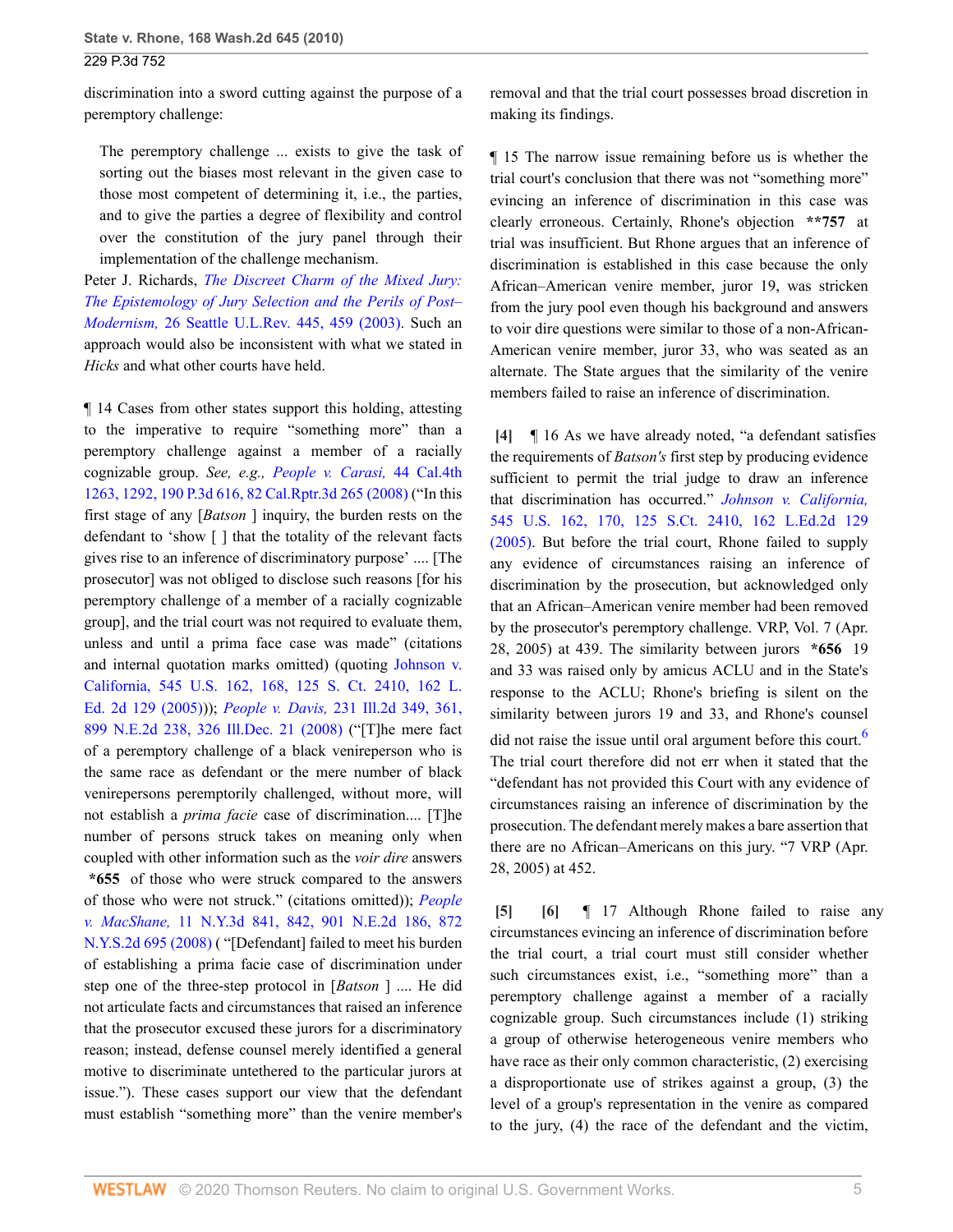(5) past discriminatory use of peremptory challenges by the prosecuting attorney, (6) the type and manner of the prosecuting attorney's questions during voir dire, (7) disparate impact of using all or most of the challenges to remove minorities from the jury, and (8) similarities between those individuals who remain on the jury and those who have been struck. *State v. Wright,* [78 Wash.App. 93, 100–01, 896 P.2d](http://www.westlaw.com/Link/Document/FullText?findType=Y&serNum=1995127132&pubNum=0000661&originatingDoc=Ib7ec9b9b3da111dfae65b23e804c3c12&refType=RP&originationContext=document&vr=3.0&rs=cblt1.0&transitionType=DocumentItem&contextData=(sc.UserEnteredCitation)) [713 \(1995\)](http://www.westlaw.com/Link/Document/FullText?findType=Y&serNum=1995127132&pubNum=0000661&originatingDoc=Ib7ec9b9b3da111dfae65b23e804c3c12&refType=RP&originationContext=document&vr=3.0&rs=cblt1.0&transitionType=DocumentItem&contextData=(sc.UserEnteredCitation)) (holding, among other things, that a trial court "should not elicit the prosecutor's race-neutral explanation *before* determining whether the defense has established a prima facie case. To do so would collapse the *Batson* twopart analysis. If the trial court concludes no prima facie case exists, the prosecutor is not required to offer a race-neutral explanation" (citation omitted)). We agree with *Wright's* approach but note that these considerations are not exclusive and merely offer a guideline of what trial courts might, in a **\*657** given case, consider in determining whether a defendant has established "something more."

¶ 18 In the present case, the lattermost circumstance is the most applicable, i.e., the similarity between African– American juror 19, who was struck from the jury, and non-African-American juror 33, who served on the jury as an alternate. But the record shows that juror 33 had experience as a juror on two separate criminal cases, both in Pierce County where Rhone's trial was held, which reached a verdict; juror 19 had no prior experience as a juror. 2 VRP, Voir Dire (Apr. 28, 2005) at 55–69. The record therefore shows that some differences between the venire members did exist.

<span id="page-5-1"></span><span id="page-5-0"></span>**[\[7\]](#page-1-2) [\[8\]](#page-1-0)** ¶ 19 Rhone may be correct that had these arguments been presented to the trial court, it could have inferred a discriminatory motive from the totality of circumstances **\*\*758** surrounding the prosecutor's peremptory challenge of juror 19. Alternatively, it was just as reasonable for the trial court *not* to infer a discriminatory motive. On review, the defendant faces a heightened burden: where reasonable minds may differ in finding an inference of discrimination, an appellate court may not conclude that a trial court's determination regarding that inference is clearly erroneous. *See Rice v. Collins,* [546 U.S. 333, 341–342, 126](http://www.westlaw.com/Link/Document/FullText?findType=Y&serNum=2008192167&pubNum=0000708&originatingDoc=Ib7ec9b9b3da111dfae65b23e804c3c12&refType=RP&originationContext=document&vr=3.0&rs=cblt1.0&transitionType=DocumentItem&contextData=(sc.UserEnteredCitation)) [S.Ct. 969, 163 L.Ed.2d 824 \(2006\)](http://www.westlaw.com/Link/Document/FullText?findType=Y&serNum=2008192167&pubNum=0000708&originatingDoc=Ib7ec9b9b3da111dfae65b23e804c3c12&refType=RP&originationContext=document&vr=3.0&rs=cblt1.0&transitionType=DocumentItem&contextData=(sc.UserEnteredCitation)) ( "Reasonable minds reviewing the record might disagree about the prosecutor's credibility, but on habeas review that does not suffice to supersede the trial court's credibility determination."); *[Snyder](http://www.westlaw.com/Link/Document/FullText?findType=Y&serNum=2015520672&pubNum=0000708&originatingDoc=Ib7ec9b9b3da111dfae65b23e804c3c12&refType=RP&originationContext=document&vr=3.0&rs=cblt1.0&transitionType=DocumentItem&contextData=(sc.UserEnteredCitation)) v. Louisiana,* [552 U.S. 472, 477, 128 S.Ct. 1203, 170 L.Ed.2d](http://www.westlaw.com/Link/Document/FullText?findType=Y&serNum=2015520672&pubNum=0000708&originatingDoc=Ib7ec9b9b3da111dfae65b23e804c3c12&refType=RP&originationContext=document&vr=3.0&rs=cblt1.0&transitionType=DocumentItem&contextData=(sc.UserEnteredCitation)) [175 \(2008\)](http://www.westlaw.com/Link/Document/FullText?findType=Y&serNum=2015520672&pubNum=0000708&originatingDoc=Ib7ec9b9b3da111dfae65b23e804c3c12&refType=RP&originationContext=document&vr=3.0&rs=cblt1.0&transitionType=DocumentItem&contextData=(sc.UserEnteredCitation)) ("[D]eterminations of credibility and demeanor lie 'peculiarly within a trial judge's province,' [and] 'in the absence of exceptional circumstances, we would defer to

[the trial court].' " (third alteration in original) (internal quotation marks omitted) (quoting *[Hernandez v. New York,](http://www.westlaw.com/Link/Document/FullText?findType=Y&serNum=1991097682&pubNum=0000708&originatingDoc=Ib7ec9b9b3da111dfae65b23e804c3c12&refType=RP&originationContext=document&vr=3.0&rs=cblt1.0&transitionType=DocumentItem&contextData=(sc.UserEnteredCitation))* [500 U.S. 352, 365, 366, 111 S.Ct. 1859, 114 L.Ed.2d 395](http://www.westlaw.com/Link/Document/FullText?findType=Y&serNum=1991097682&pubNum=0000708&originatingDoc=Ib7ec9b9b3da111dfae65b23e804c3c12&refType=RP&originationContext=document&vr=3.0&rs=cblt1.0&transitionType=DocumentItem&contextData=(sc.UserEnteredCitation)) [\(1991\)](http://www.westlaw.com/Link/Document/FullText?findType=Y&serNum=1991097682&pubNum=0000708&originatingDoc=Ib7ec9b9b3da111dfae65b23e804c3c12&refType=RP&originationContext=document&vr=3.0&rs=cblt1.0&transitionType=DocumentItem&contextData=(sc.UserEnteredCitation)) (plurality opinion))); *Hicks,* [163 Wash.2d at 490,](http://www.westlaw.com/Link/Document/FullText?findType=Y&serNum=2015870376&pubNum=0004645&originatingDoc=Ib7ec9b9b3da111dfae65b23e804c3c12&refType=RP&originationContext=document&vr=3.0&rs=cblt1.0&transitionType=DocumentItem&contextData=(sc.UserEnteredCitation)) [181 P.3d 831](http://www.westlaw.com/Link/Document/FullText?findType=Y&serNum=2015870376&pubNum=0004645&originatingDoc=Ib7ec9b9b3da111dfae65b23e804c3c12&refType=RP&originationContext=document&vr=3.0&rs=cblt1.0&transitionType=DocumentItem&contextData=(sc.UserEnteredCitation)) ("Lower courts have been entrusted with the task of determining the type and amount of proof necessary for a defendant to **\*658** establish a prima facie case of discrimination."). In light of the differences between jurors 19 and 33 exhibited in the cold record before us and the deference appellate courts owe to a trial court's discretionary decision, we cannot conclude that the trial court erred by not finding "something more" than a peremptory challenge against a member of a racially cognizable group. Rhone has failed to meet his burden on review to show that the trial court's determination that he failed to raise an inference of discrimination was clearly erroneous.

#### Conclusion

¶ 20 We hold that the trial court applied the correct standard of review under *Batson* and that the trial court's determination that Rhone failed to establish a prima facie case of discrimination was not clearly erroneous. Accordingly, we affirm the Court of Appeals' decision and Rhone's conviction.

## WE CONCUR: [SUSAN OWENS,](http://www.westlaw.com/Link/Document/FullText?findType=h&pubNum=176284&cite=0154143501&originatingDoc=Ib7ec9b9b3da111dfae65b23e804c3c12&refType=RQ&originationContext=document&vr=3.0&rs=cblt1.0&transitionType=DocumentItem&contextData=(sc.UserEnteredCitation)) [JAMES M. JOHNSON,](http://www.westlaw.com/Link/Document/FullText?findType=h&pubNum=176284&cite=0340301801&originatingDoc=Ib7ec9b9b3da111dfae65b23e804c3c12&refType=RQ&originationContext=document&vr=3.0&rs=cblt1.0&transitionType=DocumentItem&contextData=(sc.UserEnteredCitation)) and [DEBRA L. STEPHENS,](http://www.westlaw.com/Link/Document/FullText?findType=h&pubNum=176284&cite=0380551701&originatingDoc=Ib7ec9b9b3da111dfae65b23e804c3c12&refType=RQ&originationContext=document&vr=3.0&rs=cblt1.0&transitionType=DocumentItem&contextData=(sc.UserEnteredCitation)) Justices.

### [MADSEN](http://www.westlaw.com/Link/Document/FullText?findType=h&pubNum=176284&cite=0126244901&originatingDoc=Ib7ec9b9b3da111dfae65b23e804c3c12&refType=RQ&originationContext=document&vr=3.0&rs=cblt1.0&transitionType=DocumentItem&contextData=(sc.UserEnteredCitation)), C.J. (concurring).

¶ 21 I agree with the lead opinion in this case. However, going forward, I agree with the rule advocated by the dissent.

#### ALEXANDER, J. (dissenting).

¶ 22 I dissent because, in my view, the lead opinion wrongly concludes that Theodore Rhone failed to establish a prima facie case of discrimination under *[Batson v. Kentucky,](http://www.westlaw.com/Link/Document/FullText?findType=Y&serNum=1986122459&pubNum=0000708&originatingDoc=Ib7ec9b9b3da111dfae65b23e804c3c12&refType=RP&originationContext=document&vr=3.0&rs=cblt1.0&transitionType=DocumentItem&contextData=(sc.UserEnteredCitation))* 476 [U.S. 79, 106 S.Ct. 1712, 90 L.Ed.2d 69 \(1986\),](http://www.westlaw.com/Link/Document/FullText?findType=Y&serNum=1986122459&pubNum=0000708&originatingDoc=Ib7ec9b9b3da111dfae65b23e804c3c12&refType=RP&originationContext=document&vr=3.0&rs=cblt1.0&transitionType=DocumentItem&contextData=(sc.UserEnteredCitation)) and is, therefore, not entitled to a new trial. In that regard, the lead opinion errs in putting its interpretation on the trial court's consideration of systemic<sup>[1](#page-8-6)</sup> discrimination as part of its *Batson* analysis.

<span id="page-5-2"></span>**\*659** ¶ 23 I would have this court adopt a bright line rule that a defendant establishes a prima facie case of discrimination when, as here, the record shows that the State exercised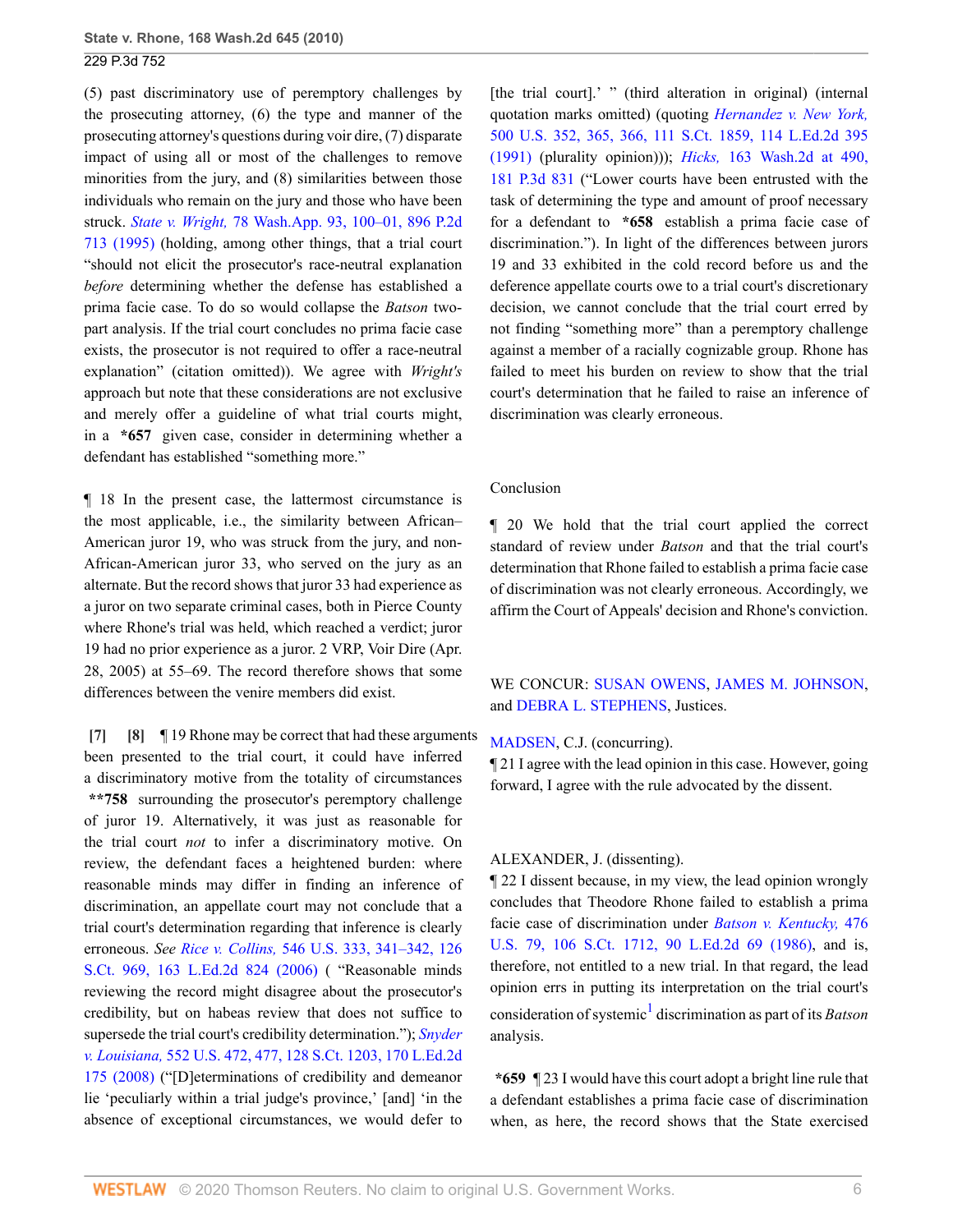a peremptory challenge against the sole remaining venire member of the defendant's constitutionally cognizable racial group. For these reasons, I advocate reversing the Court of Appeals' decision affirming Rhone's conviction and sentence and would remand for a new trial.

¶ 24 In *Batson,* the United States Supreme Court unequivocally recognized that the equal protection clause requires that defendants be "tried by a jury whose members are selected pursuant to nondiscriminatory criteria." *[Batson,](http://www.westlaw.com/Link/Document/FullText?findType=Y&serNum=1986122459&pubNum=0000708&originatingDoc=Ib7ec9b9b3da111dfae65b23e804c3c12&refType=RP&originationContext=document&vr=3.0&rs=cblt1.0&transitionType=DocumentItem&contextData=(sc.UserEnteredCitation))* [476 U.S. at 86, 106 S.Ct. 1712](http://www.westlaw.com/Link/Document/FullText?findType=Y&serNum=1986122459&pubNum=0000708&originatingDoc=Ib7ec9b9b3da111dfae65b23e804c3c12&refType=RP&originationContext=document&vr=3.0&rs=cblt1.0&transitionType=DocumentItem&contextData=(sc.UserEnteredCitation)) (citing *[Martin v. Texas,](http://www.westlaw.com/Link/Document/FullText?findType=Y&serNum=1906100281&pubNum=0000708&originatingDoc=Ib7ec9b9b3da111dfae65b23e804c3c12&refType=RP&originationContext=document&vr=3.0&rs=cblt1.0&transitionType=DocumentItem&contextData=(sc.UserEnteredCitation))* [200 U.S. 316, 321, 26 S.Ct. 338, 50 L.Ed. 497 \(1906\)](http://www.westlaw.com/Link/Document/FullText?findType=Y&serNum=1906100281&pubNum=0000708&originatingDoc=Ib7ec9b9b3da111dfae65b23e804c3c12&refType=RP&originationContext=document&vr=3.0&rs=cblt1.0&transitionType=DocumentItem&contextData=(sc.UserEnteredCitation))). As the lead opinion observes, *Batson* outlines a three-part test to determine whether a venire **\*\*759** member was impermissibly excluded pursuant to discriminatory criteria. Lead op. at 754–55. To meet the test, the defendant must first make out a prima facie case of discrimination by showing that the totality of the relevant facts gives rise to an inference of discriminatory purpose. *State v. Hicks,* [163 Wash.2d 477,](http://www.westlaw.com/Link/Document/FullText?findType=Y&serNum=2015870376&pubNum=0004645&originatingDoc=Ib7ec9b9b3da111dfae65b23e804c3c12&refType=RP&originationContext=document&vr=3.0&rs=cblt1.0&transitionType=DocumentItem&contextData=(sc.UserEnteredCitation)) [489, 181 P.3d 831](http://www.westlaw.com/Link/Document/FullText?findType=Y&serNum=2015870376&pubNum=0004645&originatingDoc=Ib7ec9b9b3da111dfae65b23e804c3c12&refType=RP&originationContext=document&vr=3.0&rs=cblt1.0&transitionType=DocumentItem&contextData=(sc.UserEnteredCitation)) (quoting *Batson,* [476 U.S. at 93–94, 106](http://www.westlaw.com/Link/Document/FullText?findType=Y&serNum=1986122459&pubNum=708&originatingDoc=Ib7ec9b9b3da111dfae65b23e804c3c12&refType=RP&originationContext=document&vr=3.0&rs=cblt1.0&transitionType=DocumentItem&contextData=(sc.UserEnteredCitation)) [S.Ct. 1712\),](http://www.westlaw.com/Link/Document/FullText?findType=Y&serNum=1986122459&pubNum=708&originatingDoc=Ib7ec9b9b3da111dfae65b23e804c3c12&refType=RP&originationContext=document&vr=3.0&rs=cblt1.0&transitionType=DocumentItem&contextData=(sc.UserEnteredCitation)) *cert. denied,* [––– U.S. ––––, 129 S.Ct. 278, 172](http://www.westlaw.com/Link/Document/FullText?findType=Y&serNum=2016637412&pubNum=708&originatingDoc=Ib7ec9b9b3da111dfae65b23e804c3c12&refType=RP&originationContext=document&vr=3.0&rs=cblt1.0&transitionType=DocumentItem&contextData=(sc.UserEnteredCitation)) [L.Ed.2d 205 \(2008\)](http://www.westlaw.com/Link/Document/FullText?findType=Y&serNum=2016637412&pubNum=708&originatingDoc=Ib7ec9b9b3da111dfae65b23e804c3c12&refType=RP&originationContext=document&vr=3.0&rs=cblt1.0&transitionType=DocumentItem&contextData=(sc.UserEnteredCitation)). If the defendant does so, the burden shifts to the State to present a neutral explanation for challenging the juror. *[Id.](http://www.westlaw.com/Link/Document/FullText?findType=Y&serNum=2015870376&originatingDoc=Ib7ec9b9b3da111dfae65b23e804c3c12&refType=RP&originationContext=document&vr=3.0&rs=cblt1.0&transitionType=DocumentItem&contextData=(sc.UserEnteredCitation))* (quoting *Batson,* [476 U.S. at 97, 106 S.Ct.](http://www.westlaw.com/Link/Document/FullText?findType=Y&serNum=1986122459&pubNum=708&originatingDoc=Ib7ec9b9b3da111dfae65b23e804c3c12&refType=RP&originationContext=document&vr=3.0&rs=cblt1.0&transitionType=DocumentItem&contextData=(sc.UserEnteredCitation)) [1712\).](http://www.westlaw.com/Link/Document/FullText?findType=Y&serNum=1986122459&pubNum=708&originatingDoc=Ib7ec9b9b3da111dfae65b23e804c3c12&refType=RP&originationContext=document&vr=3.0&rs=cblt1.0&transitionType=DocumentItem&contextData=(sc.UserEnteredCitation)) The trial court must then determine if the defendant has established purposeful discrimination. *Id.* (quoting *[Batson,](http://www.westlaw.com/Link/Document/FullText?findType=Y&serNum=1986122459&pubNum=708&originatingDoc=Ib7ec9b9b3da111dfae65b23e804c3c12&refType=RP&originationContext=document&vr=3.0&rs=cblt1.0&transitionType=DocumentItem&contextData=(sc.UserEnteredCitation))* [476 U.S. at 98, 106 S.Ct. 1712\).](http://www.westlaw.com/Link/Document/FullText?findType=Y&serNum=1986122459&pubNum=708&originatingDoc=Ib7ec9b9b3da111dfae65b23e804c3c12&refType=RP&originationContext=document&vr=3.0&rs=cblt1.0&transitionType=DocumentItem&contextData=(sc.UserEnteredCitation)) As the lead opinion notes, only the first factor of the *Batson* test is at issue here.

¶ 25 In *Batson,* the United States Supreme Court clearly determined that " 'a consistent pattern of official racial discrimination' is not 'a necessary predicate to a violation of the Equal Protection Clause. A single invidiously discriminatory governmental act' is not 'immunized by the absence of such discrimination in the making of other comparable **\*660** decisions.' " *Batson,* [476 U.S. at 95,](http://www.westlaw.com/Link/Document/FullText?findType=Y&serNum=1986122459&pubNum=0000708&originatingDoc=Ib7ec9b9b3da111dfae65b23e804c3c12&refType=RP&originationContext=document&vr=3.0&rs=cblt1.0&transitionType=DocumentItem&contextData=(sc.UserEnteredCitation)) [106 S.Ct. 1712](http://www.westlaw.com/Link/Document/FullText?findType=Y&serNum=1986122459&pubNum=0000708&originatingDoc=Ib7ec9b9b3da111dfae65b23e804c3c12&refType=RP&originationContext=document&vr=3.0&rs=cblt1.0&transitionType=DocumentItem&contextData=(sc.UserEnteredCitation)) (quoting *[Vill. of Arlington Heights v. Metro.](http://www.westlaw.com/Link/Document/FullText?findType=Y&serNum=1977118707&pubNum=0000708&originatingDoc=Ib7ec9b9b3da111dfae65b23e804c3c12&refType=RP&fi=co_pp_sp_708_564&originationContext=document&vr=3.0&rs=cblt1.0&transitionType=DocumentItem&contextData=(sc.UserEnteredCitation)#co_pp_sp_708_564) Hous. Dev. Corp.,* [429 U.S. 252, 266, 97 S.Ct. 555, 564, 50](http://www.westlaw.com/Link/Document/FullText?findType=Y&serNum=1977118707&pubNum=0000708&originatingDoc=Ib7ec9b9b3da111dfae65b23e804c3c12&refType=RP&fi=co_pp_sp_708_564&originationContext=document&vr=3.0&rs=cblt1.0&transitionType=DocumentItem&contextData=(sc.UserEnteredCitation)#co_pp_sp_708_564) [L.Ed.2d 450 \(1977\)](http://www.westlaw.com/Link/Document/FullText?findType=Y&serNum=1977118707&pubNum=0000708&originatingDoc=Ib7ec9b9b3da111dfae65b23e804c3c12&refType=RP&fi=co_pp_sp_708_564&originationContext=document&vr=3.0&rs=cblt1.0&transitionType=DocumentItem&contextData=(sc.UserEnteredCitation)#co_pp_sp_708_564)). In *Batson,* the United States Supreme Court replaced the previous "threshold requirement to prove systemic discrimination under a Fourteenth Amendment jury claim, with the rule that discrimination by the prosecutor in selecting the defendant's jury sufficed to establish the constitutional violation." *[Miller–El v. Dretke,](http://www.westlaw.com/Link/Document/FullText?findType=Y&serNum=2006791870&pubNum=0000708&originatingDoc=Ib7ec9b9b3da111dfae65b23e804c3c12&refType=RP&originationContext=document&vr=3.0&rs=cblt1.0&transitionType=DocumentItem&contextData=(sc.UserEnteredCitation))* 545 U.S. 231, [236, 125 S.Ct. 2317, 162 L.Ed.2d 196 \(2005\)](http://www.westlaw.com/Link/Document/FullText?findType=Y&serNum=2006791870&pubNum=0000708&originatingDoc=Ib7ec9b9b3da111dfae65b23e804c3c12&refType=RP&originationContext=document&vr=3.0&rs=cblt1.0&transitionType=DocumentItem&contextData=(sc.UserEnteredCitation)).

¶ 26 In my view, the trial court's consideration of systematic discrimination in its analysis of whether Rhone established a prima facie case of discrimination under *Batson* was clearly erroneous. In support of its decision, the trial court stated:

The only right the criminal defendant has is that the selection process which produced the jury did not offer it to *systematically exclude* distinctive groups in the community....

... [T]his right is subject to the commands of the Equal Protection [C]lause of the 14th Amendment which prohibits *systematic exclusion* of otherwise qualified jurors based solely on race.

Verbatim Report of Proceedings at 451 (emphasis added). The lead opinion appears to concede that the trial court referred to an incorrect standard. It goes on to say, though, that it was not error because the trial court later applied the correct standard. I disagree. After *Batson,* it is clearly inappropriate for a trial court to consider whether the jury selection process involves *systemic exclusion* of venire members based on a discriminatory purpose. *See Batson,* [476 U.S. at 95, 106 S.Ct.](http://www.westlaw.com/Link/Document/FullText?findType=Y&serNum=1986122459&pubNum=708&originatingDoc=Ib7ec9b9b3da111dfae65b23e804c3c12&refType=RP&originationContext=document&vr=3.0&rs=cblt1.0&transitionType=DocumentItem&contextData=(sc.UserEnteredCitation)) [1712.](http://www.westlaw.com/Link/Document/FullText?findType=Y&serNum=1986122459&pubNum=708&originatingDoc=Ib7ec9b9b3da111dfae65b23e804c3c12&refType=RP&originationContext=document&vr=3.0&rs=cblt1.0&transitionType=DocumentItem&contextData=(sc.UserEnteredCitation)) As noted above, a "single invidiously discriminatory governmental act" is sufficient to warrant reversal of a conviction. *Id.* Here, the trial court did not appear to recognize that fact and, consequently, its ruling on Rhone's *Batson* challenge was clearly erroneous having been based on a misinterpretation of the requirements to establish a prima facie case of discrimination.

**\*661** ¶ 27 It is my view, moreover, that we should adopt a bright line rule that a prima facie case of discrimination is established under *Batson* when the sole remaining venire member of the defendant's constitutionally cognizable racial group or the last remaining minority member of the venire is peremptorily challenged. I recognize that we have previously held that "a trial court is 'not *required* to find a prima facie case [of discriminatory purpose] based on the dismissal of the only venire person from a constitutionally cognizable group, but they *may,* in their discretion, recognize a prima facie case in such instances.' " *State v. Thomas,* [166 Wash.2d 380,](http://www.westlaw.com/Link/Document/FullText?findType=Y&serNum=2019092715&pubNum=0004645&originatingDoc=Ib7ec9b9b3da111dfae65b23e804c3c12&refType=RP&originationContext=document&vr=3.0&rs=cblt1.0&transitionType=DocumentItem&contextData=(sc.UserEnteredCitation)) [397, 208 P.3d 1107 \(2009\)](http://www.westlaw.com/Link/Document/FullText?findType=Y&serNum=2019092715&pubNum=0004645&originatingDoc=Ib7ec9b9b3da111dfae65b23e804c3c12&refType=RP&originationContext=document&vr=3.0&rs=cblt1.0&transitionType=DocumentItem&contextData=(sc.UserEnteredCitation)) (alteration in original) (quoting *Hicks,* [163 Wash.2d at 490, 181 P.3d 831\).](http://www.westlaw.com/Link/Document/FullText?findType=Y&serNum=2015870376&pubNum=4645&originatingDoc=Ib7ec9b9b3da111dfae65b23e804c3c12&refType=RP&originationContext=document&vr=3.0&rs=cblt1.0&transitionType=DocumentItem&contextData=(sc.UserEnteredCitation)) Nevertheless, I am convinced that it makes sense to adopt the bright line rule proposed by Rhone and amicus American Civil Liberties Union (ACLU).

¶ 28 One of the strongest reasons to adopt such a bright line rule is that the benefits of such a rule far outweigh the State's minimal burden to provide a race-neutral explanation **\*\*760** for its challenge during venire. As the lead opinion notes, some of these benefits include ensuring an adequate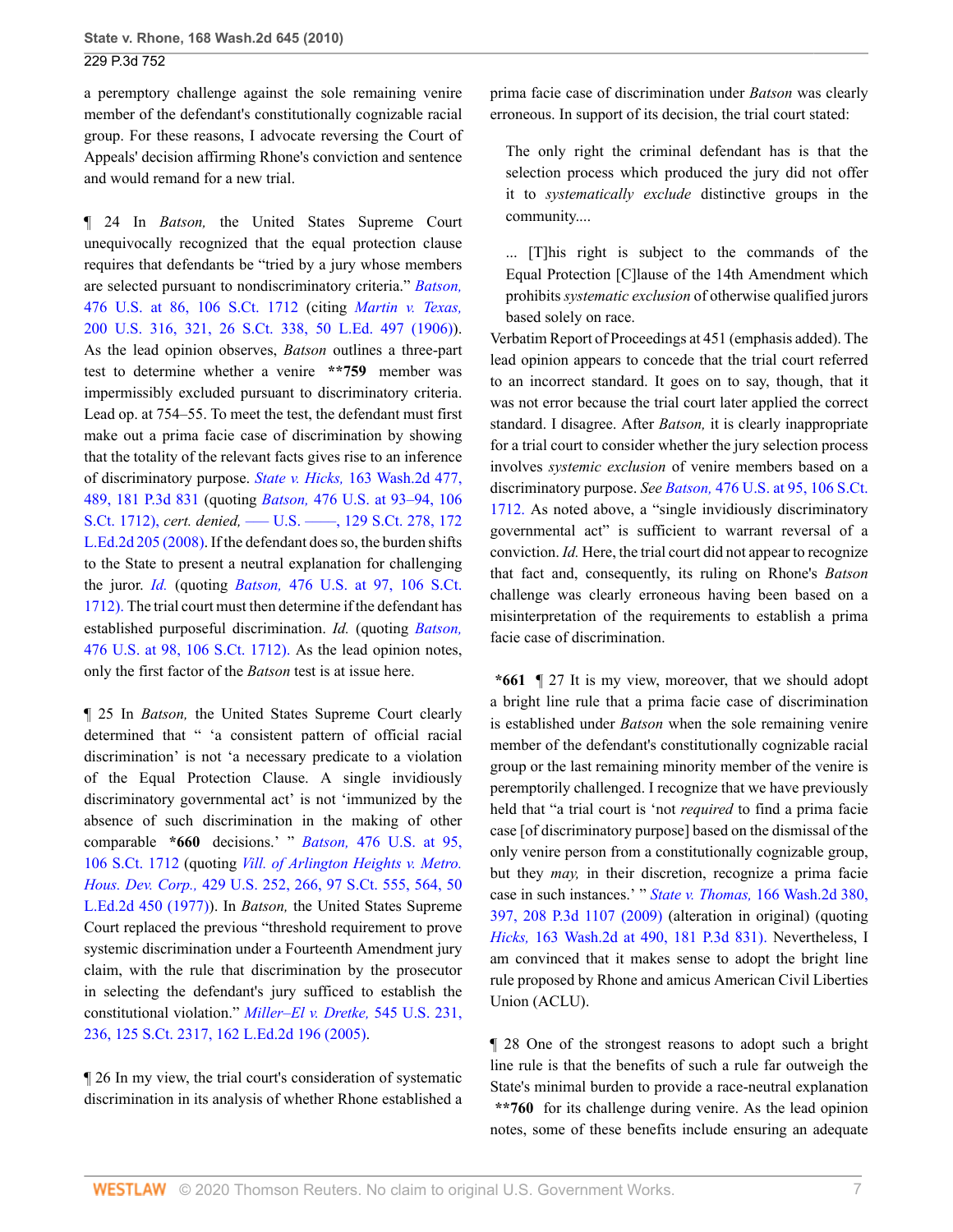record for appellate review, accounting for the realities of the demographic composition of Washington venires, $8$ and effectuating the Washington Constitution's elevated protection of the right to a fair jury trial. Lead opinion at 652.

¶ 29 Speculation after the fact about whether the State had a discriminatory purpose in exercising a peremptory challenge is unreliable. The need to speculate can be avoided entirely by requiring the State to provide a short explanation when a defendant raises a *Batson* challenge. The United States Supreme Court noted in *Johnson v.* **\*662** *[California,](http://www.westlaw.com/Link/Document/FullText?findType=Y&serNum=2006791983&pubNum=0000708&originatingDoc=Ib7ec9b9b3da111dfae65b23e804c3c12&refType=RP&originationContext=document&vr=3.0&rs=cblt1.0&transitionType=DocumentItem&contextData=(sc.UserEnteredCitation))* 545 [U.S. 162, 172, 125 S.Ct. 2410, 162 L.Ed.2d 129 \(2005\)](http://www.westlaw.com/Link/Document/FullText?findType=Y&serNum=2006791983&pubNum=0000708&originatingDoc=Ib7ec9b9b3da111dfae65b23e804c3c12&refType=RP&originationContext=document&vr=3.0&rs=cblt1.0&transitionType=DocumentItem&contextData=(sc.UserEnteredCitation)), that the *Batson* inquiry was designed to produce actual answers to suspicions that peremptory challenges are racially motivated, stating that "[t]he inherent uncertainty present in inquiries of discriminatory purpose counsels against engaging in needless and imperfect speculation when a direct answer can be obtained by asking a simple question." A bright line rule would provide clarity and certainty concerning the State's obligations in future cases and would simultaneously engender greater fidelity to *Batson* and its equal protection guaranty.

¶ 30 The lead opinion claims that adopting a bright line rule is beyond the intended scope of *Batson* and would transform "a shield against discrimination into a sword cutting against the purpose of a peremptory challenge." Lead opinion at 654. I disagree. A bright line rule would merely require the State to offer a race-neutral explanation for its peremptory challenge. So long as the State's purpose in excluding the venire member is nondiscriminatory, it will be permitted to exercise its challenge and the purpose of the peremptory challenge will not be undermined.

¶ 31 The lead opinion also claims that a bright line rule would be "inconsistent" with what other courts have held. *Id.* The fact is that there is a split among the jurisdictions. Some have held that a prima facie case of discrimination is established under *Batson* either when the last remaining member of the defendant's cognizable racial group is dismissed or when the last remaining minority venire member is peremptorily challenged. *See, e.g., [United States v. Chalan,](http://www.westlaw.com/Link/Document/FullText?findType=Y&serNum=1987027723&pubNum=0000350&originatingDoc=Ib7ec9b9b3da111dfae65b23e804c3c12&refType=RP&fi=co_pp_sp_350_1314&originationContext=document&vr=3.0&rs=cblt1.0&transitionType=DocumentItem&contextData=(sc.UserEnteredCitation)#co_pp_sp_350_1314)* 812 F.2d 1302, [1314 \(10th Cir.1987\)](http://www.westlaw.com/Link/Document/FullText?findType=Y&serNum=1987027723&pubNum=0000350&originatingDoc=Ib7ec9b9b3da111dfae65b23e804c3c12&refType=RP&fi=co_pp_sp_350_1314&originationContext=document&vr=3.0&rs=cblt1.0&transitionType=DocumentItem&contextData=(sc.UserEnteredCitation)#co_pp_sp_350_1314) (holding the government's exercise of a peremptory challenge to strike the last remaining juror of defendant's race is sufficient to raise an inference that the juror was excluded on account of his race); *[Hollamon](http://www.westlaw.com/Link/Document/FullText?findType=Y&serNum=1993048303&pubNum=0000713&originatingDoc=Ib7ec9b9b3da111dfae65b23e804c3c12&refType=RP&fi=co_pp_sp_713_666&originationContext=document&vr=3.0&rs=cblt1.0&transitionType=DocumentItem&contextData=(sc.UserEnteredCitation)#co_pp_sp_713_666) v. State,* [312 Ark. 48, 846 S.W.2d 663, 666 \(1993\)](http://www.westlaw.com/Link/Document/FullText?findType=Y&serNum=1993048303&pubNum=0000713&originatingDoc=Ib7ec9b9b3da111dfae65b23e804c3c12&refType=RP&fi=co_pp_sp_713_666&originationContext=document&vr=3.0&rs=cblt1.0&transitionType=DocumentItem&contextData=(sc.UserEnteredCitation)#co_pp_sp_713_666) ("the defendant must first establish a prima facie case of purposeful

<span id="page-7-0"></span>discrimination, which the appellant clearly did ... when he pointed to a peremptory strike by the state dismissing the sole black person on the jury"); **\*663** *[People v. Portley,](http://www.westlaw.com/Link/Document/FullText?findType=Y&serNum=1992219356&pubNum=0000661&originatingDoc=Ib7ec9b9b3da111dfae65b23e804c3c12&refType=RP&fi=co_pp_sp_661_464&originationContext=document&vr=3.0&rs=cblt1.0&transitionType=DocumentItem&contextData=(sc.UserEnteredCitation)#co_pp_sp_661_464)* [857 P.2d 459, 464 \(Colo.Ct.App.1992\)](http://www.westlaw.com/Link/Document/FullText?findType=Y&serNum=1992219356&pubNum=0000661&originatingDoc=Ib7ec9b9b3da111dfae65b23e804c3c12&refType=RP&fi=co_pp_sp_661_464&originationContext=document&vr=3.0&rs=cblt1.0&transitionType=DocumentItem&contextData=(sc.UserEnteredCitation)#co_pp_sp_661_464) (holding a defendant establishes a prima facie case of discrimination if no members of a cognizable racial group are left on a jury as a result of the prosecutor's exercise of peremptory challenge, even when alternate jurors who remain on the venire are members of a cognizable racial group); *[State v. Holloway,](http://www.westlaw.com/Link/Document/FullText?findType=Y&serNum=1989016238&pubNum=0000162&originatingDoc=Ib7ec9b9b3da111dfae65b23e804c3c12&refType=RP&originationContext=document&vr=3.0&rs=cblt1.0&transitionType=DocumentItem&contextData=(sc.UserEnteredCitation))* 209 Conn. 636, [553 A.2d 166 \(1989\)](http://www.westlaw.com/Link/Document/FullText?findType=Y&serNum=1989016238&pubNum=0000162&originatingDoc=Ib7ec9b9b3da111dfae65b23e804c3c12&refType=RP&originationContext=document&vr=3.0&rs=cblt1.0&transitionType=DocumentItem&contextData=(sc.UserEnteredCitation)) (citing with approval the rule that after a party objects to a strike, the proponent of the strike must offer a racially neutral explanation); *[Highler v. State,](http://www.westlaw.com/Link/Document/FullText?findType=Y&serNum=2010407149&pubNum=0000578&originatingDoc=Ib7ec9b9b3da111dfae65b23e804c3c12&refType=RP&fi=co_pp_sp_578_827&originationContext=document&vr=3.0&rs=cblt1.0&transitionType=DocumentItem&contextData=(sc.UserEnteredCitation)#co_pp_sp_578_827)* 854 N.E.2d [823, 827 \(Ind.2006\)](http://www.westlaw.com/Link/Document/FullText?findType=Y&serNum=2010407149&pubNum=0000578&originatingDoc=Ib7ec9b9b3da111dfae65b23e804c3c12&refType=RP&fi=co_pp_sp_578_827&originationContext=document&vr=3.0&rs=cblt1.0&transitionType=DocumentItem&contextData=(sc.UserEnteredCitation)#co_pp_sp_578_827) (stating the removal of the only African– American juror raises an inference that the strike was racially motivated); *State v. Parker,* [836 S.W.2d 930, 940 \(Mo.1992\)](http://www.westlaw.com/Link/Document/FullText?findType=Y&serNum=1992130885&pubNum=0000713&originatingDoc=Ib7ec9b9b3da111dfae65b23e804c3c12&refType=RP&fi=co_pp_sp_713_940&originationContext=document&vr=3.0&rs=cblt1.0&transitionType=DocumentItem&contextData=(sc.UserEnteredCitation)#co_pp_sp_713_940) (holding that once a defendant raises a *Batson* challenge, the trial court must conduct an evidentiary hearing to determine whether the prosecutor's strike was racially motivated); *[State](http://www.westlaw.com/Link/Document/FullText?findType=Y&serNum=2009259933&pubNum=0000711&originatingDoc=Ib7ec9b9b3da111dfae65b23e804c3c12&refType=RP&fi=co_pp_sp_711_247&originationContext=document&vr=3.0&rs=cblt1.0&transitionType=DocumentItem&contextData=(sc.UserEnteredCitation)#co_pp_sp_711_247) v. Rayfield,* [369 S.C. 106, 631 S.E.2d 244, 247 \(2006\)](http://www.westlaw.com/Link/Document/FullText?findType=Y&serNum=2009259933&pubNum=0000711&originatingDoc=Ib7ec9b9b3da111dfae65b23e804c3c12&refType=RP&fi=co_pp_sp_711_247&originationContext=document&vr=3.0&rs=cblt1.0&transitionType=DocumentItem&contextData=(sc.UserEnteredCitation)#co_pp_sp_711_247) ("After a party objects to a jury strike, the **\*\*761** proponent of the strike must offer a facially race-neutral explanation.").

¶ 32 Adopting a bright line rule similar to that which has been adopted by the above jurisdictions would provide a significant benefit in that the voir dire process would remain fair and nondiscriminatory, while ensuring that parties are able to continue exercising legitimate peremptory challenges. This rule, additionally, would prevent speculation after the fact about the basis for potentially discriminatory peremptory strikes and safeguard the Fourteenth Amendment protections established in *Batson.* As such, I would hold that when the defendant objects, the State must provide a race-neutral reason for exercising a peremptory challenge against the only remaining minority member of the defendant's cognizable racial group or the only remaining minority in the venire. I would hold, in addition, that the trial court clearly erred in considering "systematic discrimination" as part of its *Batson* analysis. I would, therefore, reverse Rhone's conviction and sentence and remand for a new trial.

**\*664** ¶ 33 For these reasons, I respectfully dissent.

WE CONCUR: [MARY E. FAIRHURST](http://www.westlaw.com/Link/Document/FullText?findType=h&pubNum=176284&cite=0190551101&originatingDoc=Ib7ec9b9b3da111dfae65b23e804c3c12&refType=RQ&originationContext=document&vr=3.0&rs=cblt1.0&transitionType=DocumentItem&contextData=(sc.UserEnteredCitation)), RICHARD B. SANDERS, and [TOM CHAMBERS,](http://www.westlaw.com/Link/Document/FullText?findType=h&pubNum=176284&cite=0258907301&originatingDoc=Ib7ec9b9b3da111dfae65b23e804c3c12&refType=RQ&originationContext=document&vr=3.0&rs=cblt1.0&transitionType=DocumentItem&contextData=(sc.UserEnteredCitation)) Justices.

#### **All Citations**

168 Wash.2d 645, 229 P.3d 752